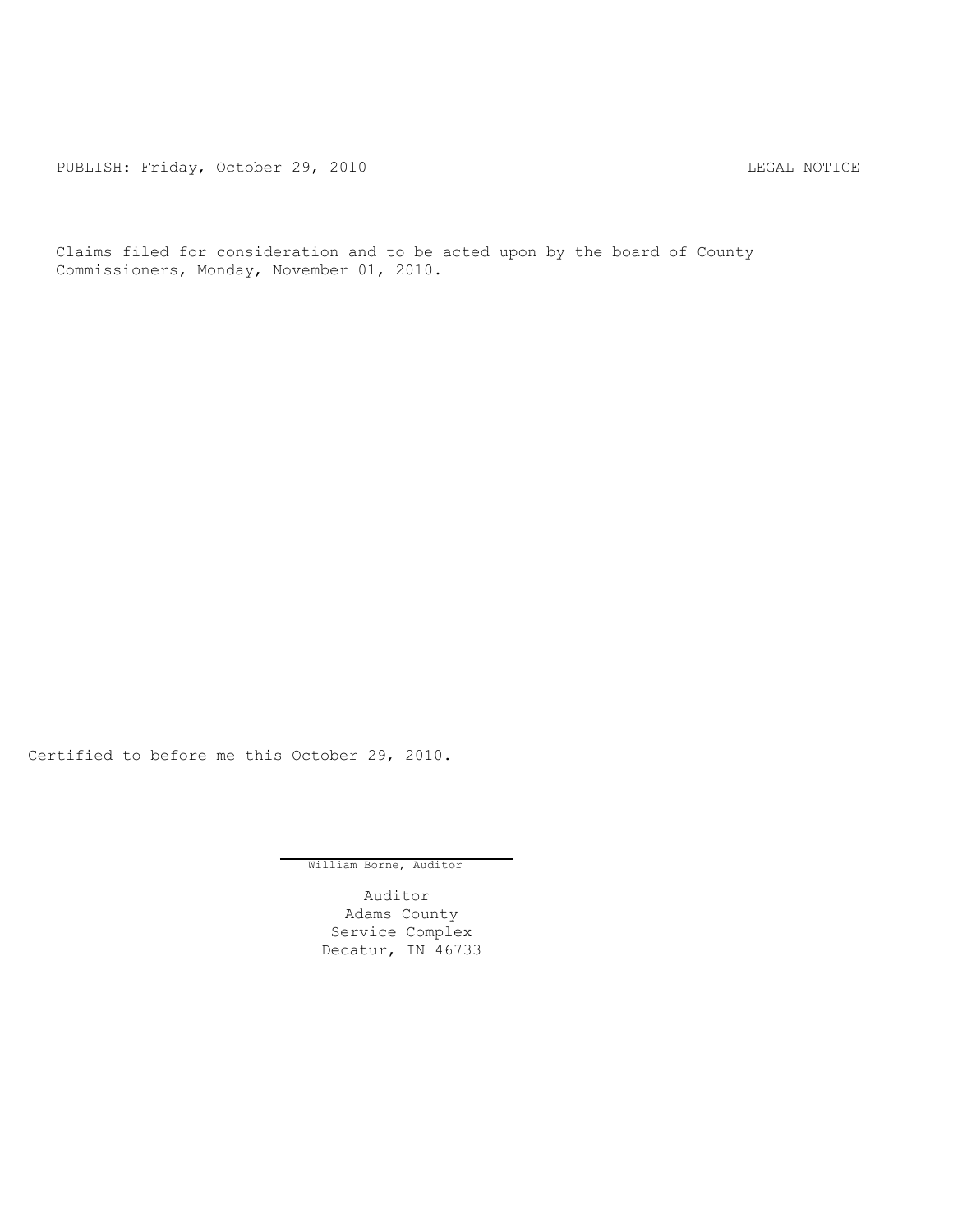

## **Claims Docket for Newspaper Adams County, Indiana**

## For Period: **9/23/2010** to **10/12/2010**

*313 W. Jefferson St. Decatur, IN 46733 (219) 724-2600*

## Date Claims to be Paid: **11/1/2010**

| <b>Vendor</b>                             | <b>Amount</b> | <b>Vendor</b>                          | <b>Amount</b> |
|-------------------------------------------|---------------|----------------------------------------|---------------|
| <b>Adams County Auto Supply</b>           | 1,021.00      | Adams Memorial Hospital                | 31,778.79     |
| <b>Adams County Treasurer</b>             | 16.90         | Indiana Michigan Power                 | 9,959.08      |
| American Health Care                      | 242.19        | American Wire Rope & Slin              | 3,051.61      |
| Applied Industrial Techno                 | 175.39        | Appraisal Research Corpor              | 20,668.13     |
| Baker And Sons Plumbing &                 | 417.00        | Beam, Longest, And Neff                | 5,670.00      |
| Berne Ready Mix                           | 1,081.58      | Berne Tri-Weekly News                  | 686.92        |
| Hoosier Blue Flame                        | 70.50         | <b>BSN</b> Sports                      | 1,637.55      |
| Butler, Fairman, & Seufer                 | 27,046.90     | Bowers, Charles                        | 2,333.33      |
| Chet's Pest Control                       | 30.00         | Cintas Location #338                   | 47.35         |
| City Of Decatur                           | 4,922.56      | Decatur True Value                     | 385.58        |
| <b>Complete Printing Service</b>          | 290.00        | Computer Systems, Inc.                 | 5,500.00      |
| Courtesy Ford, Inc.                       | 54.49         | Craigville Telephone Comp              | 119.00        |
| Decatur Daily Democrat                    | 85.19         | Downing & Glancy Funeral Home          | 500.00        |
| Edris, Brown, Johnson, Antrim, & Brown-St | 1,900.48      | <b>Emergency Radio Service</b>         | 908.00        |
| Erie Haven                                | 277.48        | Everett Refrigeration & E              | 713.70        |
| Burkhart, Gary                            | 83.61         | Gordon Food Service                    | 5,578.20      |
| Drake, Gregory L.                         | 60.00         | Grimm's Auto                           | 47.84         |
| Indiana University                        | 40.00         | Janitors Supply Company                | 248.47        |
| Franz, Jean                               | 27.44         | K-Mart                                 | 302.07        |
| Werich, Kelly                             | 153.56        | Kiess Electric                         | 234.87        |
| L & S Distributing                        | 2,385.48      | Legal Directories Publish              | 135.50        |
| Lehman Feed Mill                          | 26.90         | Lica Construction Corpora              | 8,180.73      |
| MacAllister Machinery Com                 | 215.46        | Gresla, Mark S. Md                     | 480.25        |
| Meshberger Brothers Stone                 | 2,794.67      | Midwest Tile And Concrete              | 538.47        |
| Monroe Water Department                   | 116.71        | Moser Motor Sales, Inc.                | 92.58         |
| Nipsco                                    | 950.65        | Miller, Patrick                        | 287.79        |
| Portland Motor Parts, Inc                 | 28.68         | Quik Stop                              | 96.96         |
| McIntosh, Rhonda L.                       | 94.16         | Selking International                  | 499.22        |
| <b>Shifferly Dodge</b>                    | 299.80        | Superior Signals, Inc.                 | 174.24        |
| Smith, Teryl R.                           | 56.84         | Print Shop                             | 622.89        |
| Top Supply Company                        | 68.68         | <b>Tractor Supply Company</b>          | 20.97         |
| Tri-State First Aid                       | 48.25         | U.S. Postmaster                        | 205.00        |
| Underground Pipe & Valve,                 | 1,800.00      | Wal-Mart / GEMB                        | 140.20        |
| Welder Services, Inc.                     | 44.40         | West Payment Center                    | 849.06        |
| Witham Toxicology Laboratory              | 2,596.00      | D & D Auto Repair                      | 55.70         |
| Fred A. Schurger                          | 167.94        | Swiss City Veterinary                  | 235.00        |
| National Serv-All #091                    | 110.45        | Wards The Sign It Shop                 | 30.00         |
| CenturyLink                               | 2,605.65      | <b>Adams County Highway Department</b> | 2,295.58      |
| Patrick Norton                            | 121.44        | CMC, LLC                               | 1,779.00      |
| Paul Norr                                 | 19.20         | Croy Machine & Fabricatio              | 221.10        |
| Chris Krull                               | 55.22         | Purdue University                      | 905.52        |
| Waste Management                          | 183.59        | Indiana Council Of Juveni              | 195.00        |
| Bob's Locksmith Shop                      | 45.50         | Softworks, Inc.                        | 1,195.00      |
| Chad W. Sprunger                          | 1,041.89      | Zurcher Tire, Inc.                     | 1,119.67      |
| Tom Magnan/Special Needs                  | 80.75         | Matthew Bender                         | 202.52        |
| Sherry Laboratories                       | 80.00         | <b>Charles Tooley</b>                  | 60.00         |
| Benicomp, Inc                             | 44,486.37     | Emil W. Meyer                          | 60.00         |
| <b>Expert Transmission</b>                | 328.70        | Harvest Land Co-op                     | 7,439.62      |